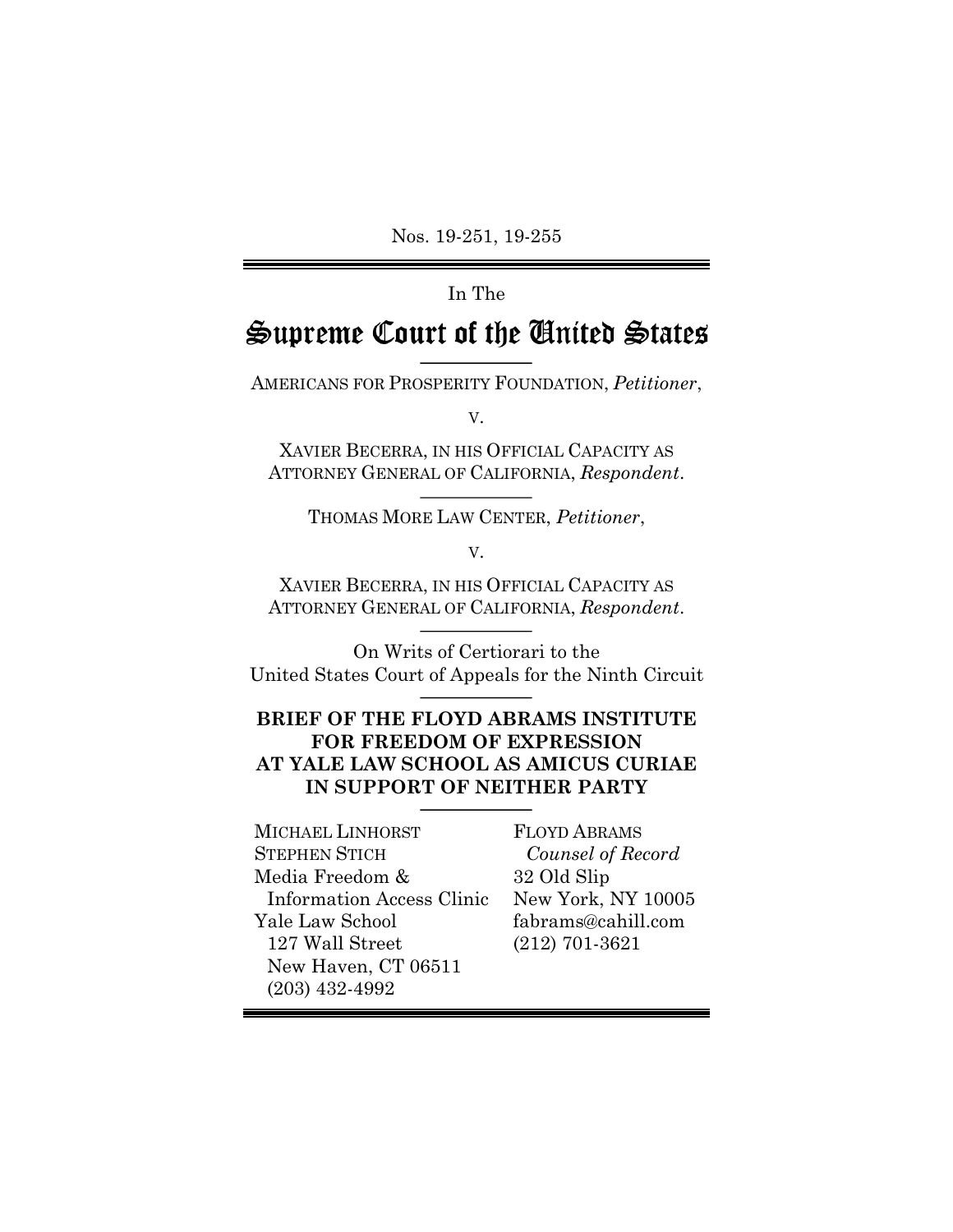# **TABLE OF CONTENTS**

| SUMMARY OF THE ARGUMENT  1                                                                                                                            |
|-------------------------------------------------------------------------------------------------------------------------------------------------------|
|                                                                                                                                                       |
| THE FIRST AMENDMENT IS VINDICATED<br>I.<br>BY THE IDENTIFICATION OF LARGE<br><b>DONORS TO CHARITABLE ENTITIES</b><br>THAT TAKE POSITIONS ON ISSUES OF |
| The public interest in donor disclosure<br>$A_{-}$<br>identified in the election context is also                                                      |
| The exacting scrutiny described in the<br>B.<br>Court's election cases applies in the same way                                                        |
| Examples of nonprofits' activities<br>$C_{\cdot}$<br>demonstrate the public's compelling need for                                                     |
|                                                                                                                                                       |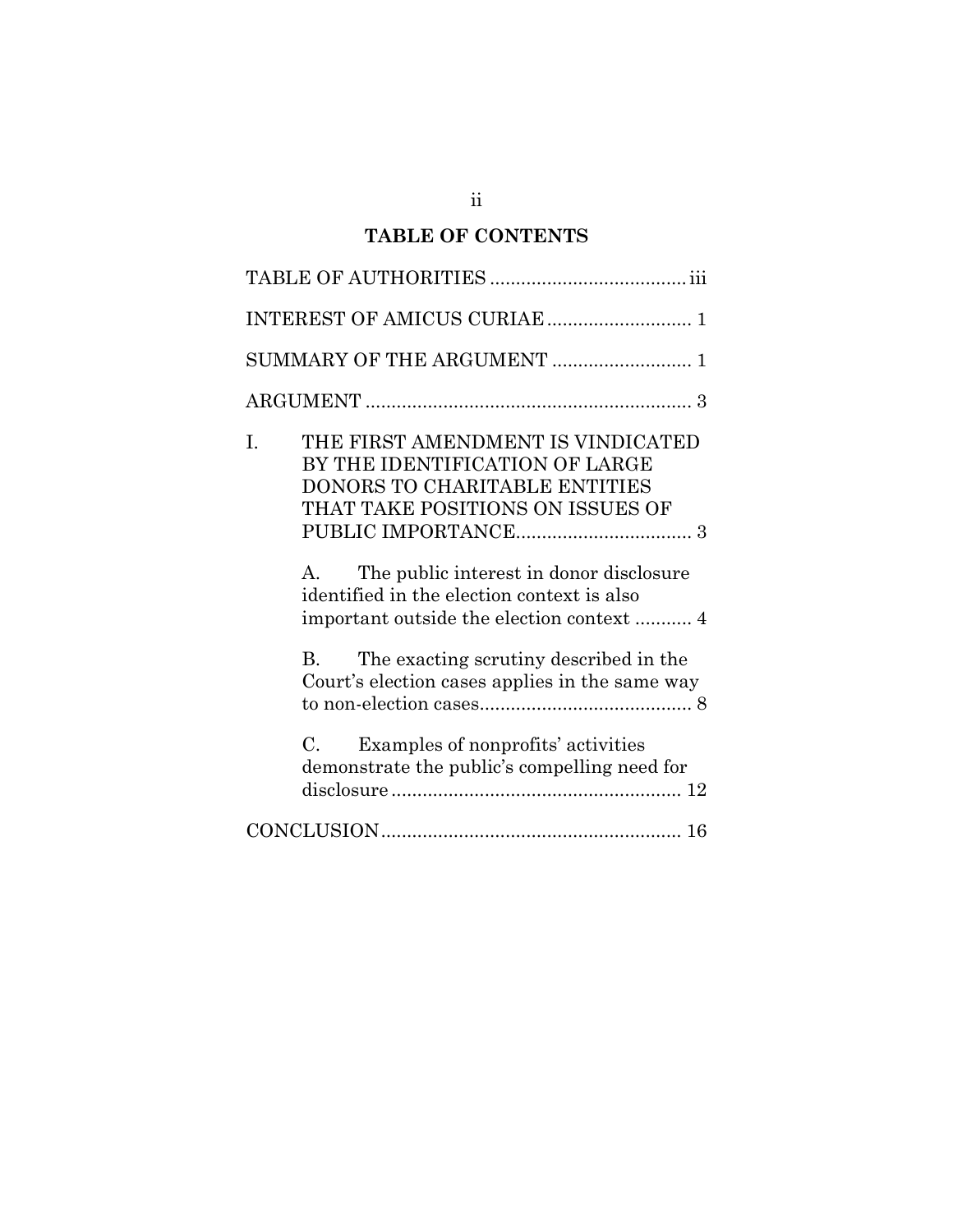## **TABLE OF AUTHORITIES**

| Cases<br>Page(s)                                                                                   |
|----------------------------------------------------------------------------------------------------|
| Buckley v. American Constitutional Law Foundation,                                                 |
| <i>Buckley v. Valeo, 424 U.S. 1 (1976) 4, 7, 10, 11</i>                                            |
| Citizens Against Rent Control/Coalition for Fair<br>Housing v. Berkeley, 454 U.S. 290 (1981) 5, 13 |
| Citizens United v. Federal Election Commission, 558                                                |
| Center for Individual Freedom v. Madigan, 697 F.3d                                                 |
| Davis v. Federal Election Commission, 554 U.S. 724                                                 |
| First National Bank of Boston v. Bellotti, 435 U.S.                                                |
| Independence Institute v. Williams, 812 F.3d 787                                                   |
| John Doe No. 1 v. Reed, 561 U.S. 186 (2010) 11                                                     |
| <i>McConnell v. Federal Election Commission, 540 U.S.</i>                                          |
| NAACP v. Alabama ex rel. Patterson, 357 U.S. 449                                                   |
| National Association of Manufacturers v. Taylor, 582                                               |

iii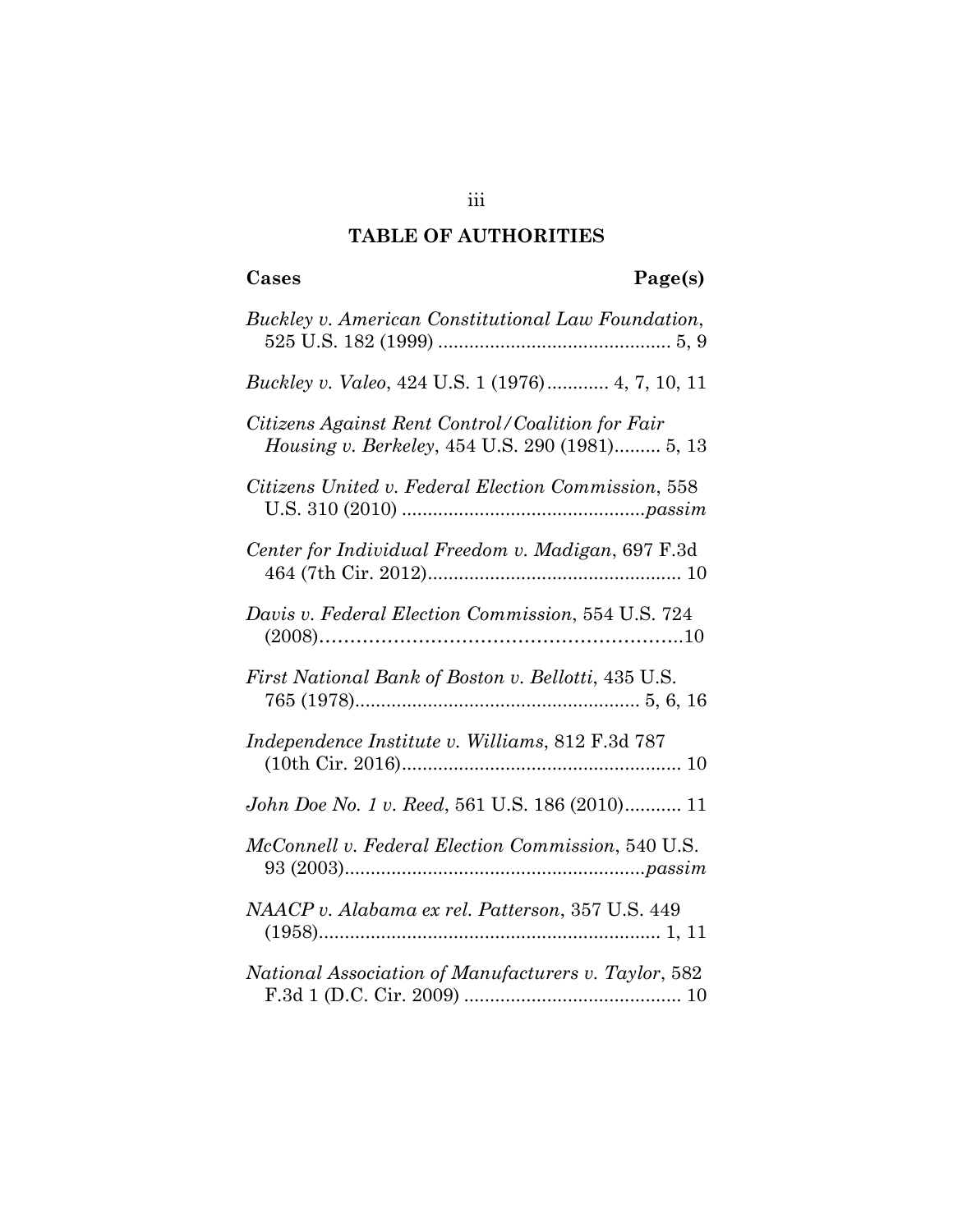| National Organization for Marriage v. McKee, 649                                                                                                             |
|--------------------------------------------------------------------------------------------------------------------------------------------------------------|
| United States v. Harriss, 347 U.S. 612 (1954) 10                                                                                                             |
| <b>Constitutional Provisions</b>                                                                                                                             |
|                                                                                                                                                              |
| <b>Other Authorities</b>                                                                                                                                     |
| Louis Brandeis, Other People's Money 62 (National                                                                                                            |
| Matt Corley, CREW Complaints Target Network<br>Responsible for at Least \$36 Million in Dark<br>Money, Citizens for Resp. and Ethics in Wash.                |
| Anthony Johnstone, A Madisonian Case for<br>Disclosure, 19 Geo. Mason L. Rev. 416 (2012)  7                                                                  |
| Matthew Kelly, Dark Money Accounts for Roughly a<br>Quarter of Pro-Medicaid Expansion Committee's<br>Funds, The Kan. City Star (July 13, 2020) 14            |
| Nicholas Kulish & Mike McIntire, Why an Heiress<br>Spent Her Fortune Trying to Keep Immigrants Out,                                                          |
| Rachel Kurzius, This New Campaign Plans to Spend<br>'Seven Figures' Pushing for D.C. Statehood. But It<br>Won't Disclose Its Funders, DCist (May 23, 2019)14 |
| Shalini Ramachandran et al., Jan. 6 Rally Funded<br>by Top Trump Donor, Helped by Alex Jones,<br>Organizers Say, Wall St. J. (Feb. 1, 2021)  15              |

iv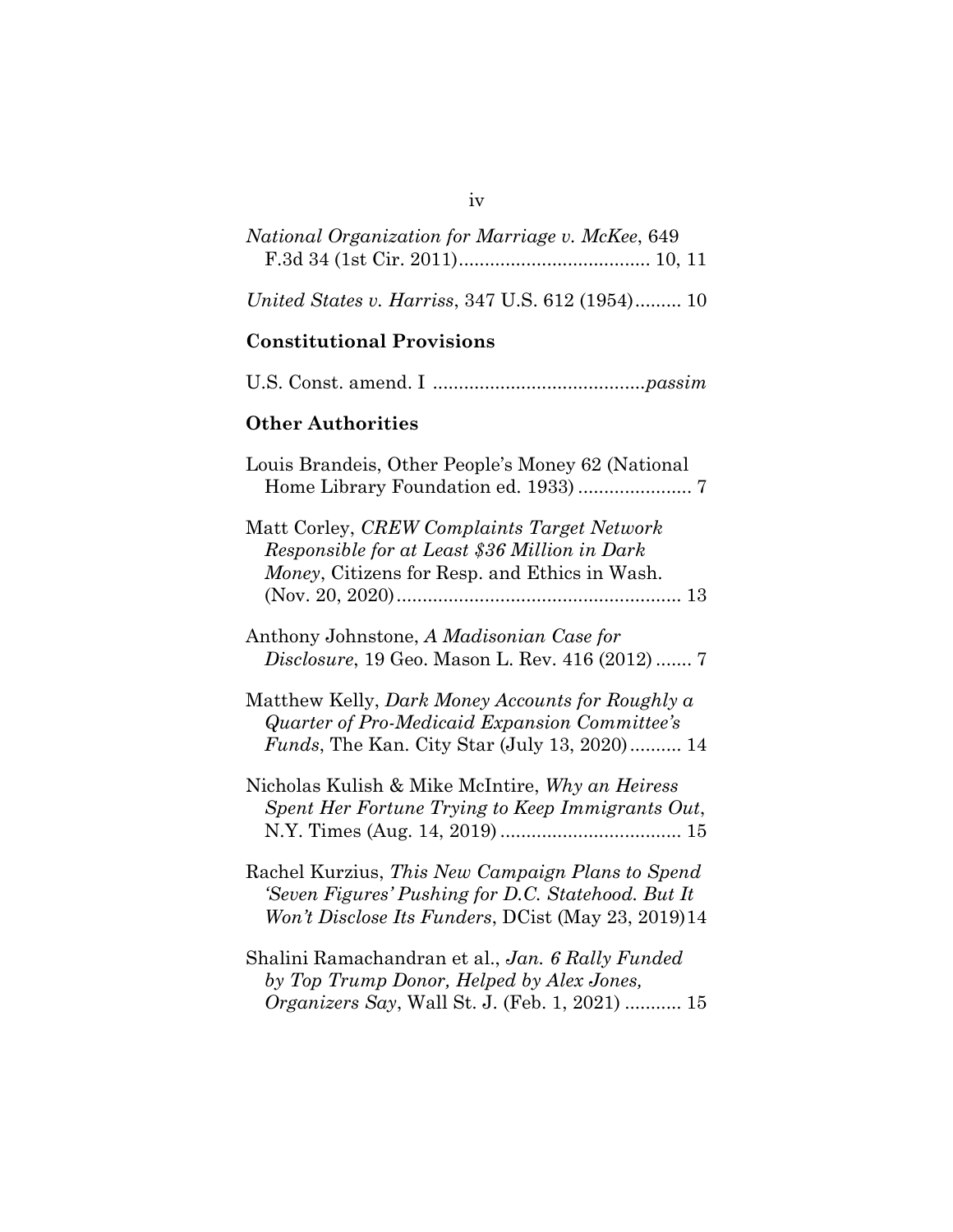| Brian Schwartz, Dark Money Health-Care Group             |
|----------------------------------------------------------|
| Runs Ad Blitz Against Trump Heading into                 |
|                                                          |
| Brian Schwartz, Pro-Trump Dark Money Groups              |
| Organized the Rally that Led to Deadly Capitol           |
|                                                          |
| Addie Slanger, <i>Progressive-Leaning D.C. Nonprofit</i> |
| Spends Nearly \$5 Million for Marijuana                  |
| Legalization, Bozeman Daily Chronicle (Oct. 26,          |
|                                                          |
|                                                          |

# **Rules**

|--|--|

# **Treatises**

| Stephen M. Shapiro et al., Supreme Court Practice |  |
|---------------------------------------------------|--|
|                                                   |  |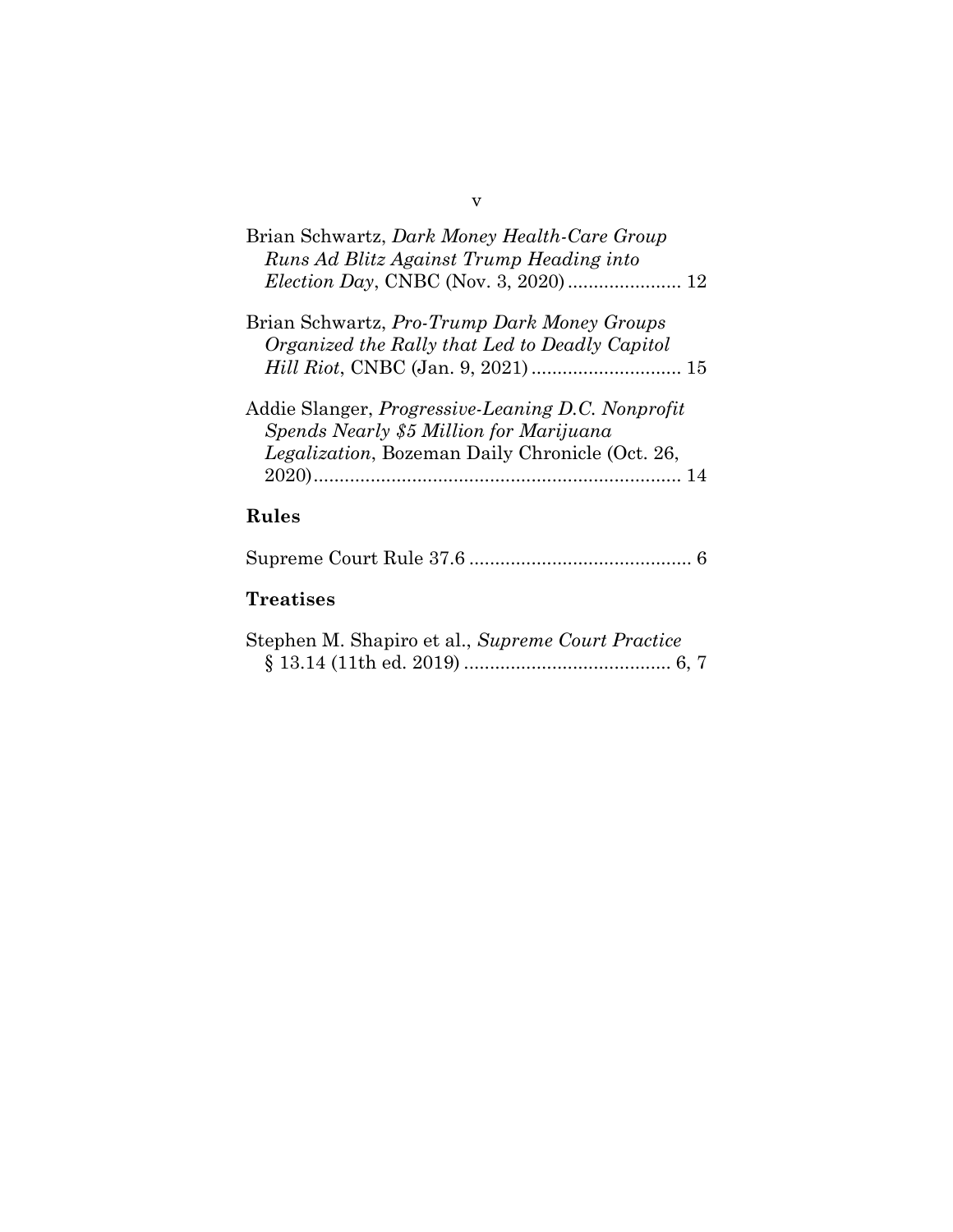#### **INTEREST OF AMICUS CURIAE**<sup>1</sup>

The Floyd Abrams Institute for Freedom of Expression at Yale Law School promotes freedom of speech, freedom of the press, access to information, and government transparency. The Abrams Institute has an interest in defending robust constitutional protections for the freedoms of speech and press as critical safeguards of our democratic system. This case relates directly to that interest, and this brief, amicus curiae, is submitted to assure that potentially relevant First Amendment principles are fully set forth for the Court's consideration.

### **SUMMARY OF THE ARGUMENT**

The petitioners and many of the *amici* supporting them cite and rely upon First Amendment interests in favor of preserving donor anonymity. There is no doubt that a level of First Amendment protection has been afforded to protect anonymity in a variety of circumstances. *See generally NAACP v. Alabama ex rel. Patterson*, 357 U.S. 449 (1958). But there is a strong, competing First Amendment interest that neither the petitioners nor any of the plethora of *amici* briefs submitted at the *certiorari* stage even identified: the public's need for disclosure of information that will enable it to "make informed decisions and give proper weight to different speakers

<sup>1</sup> The parties have consented to the filing of this brief. No counsel for a party authored this brief in whole or in part, and neither counsel for a party nor a party made a monetary contribution intended to fund the preparation or submission of this brief. No person other than *amicus curiae* made a monetary contribution to the preparation or submission of this brief.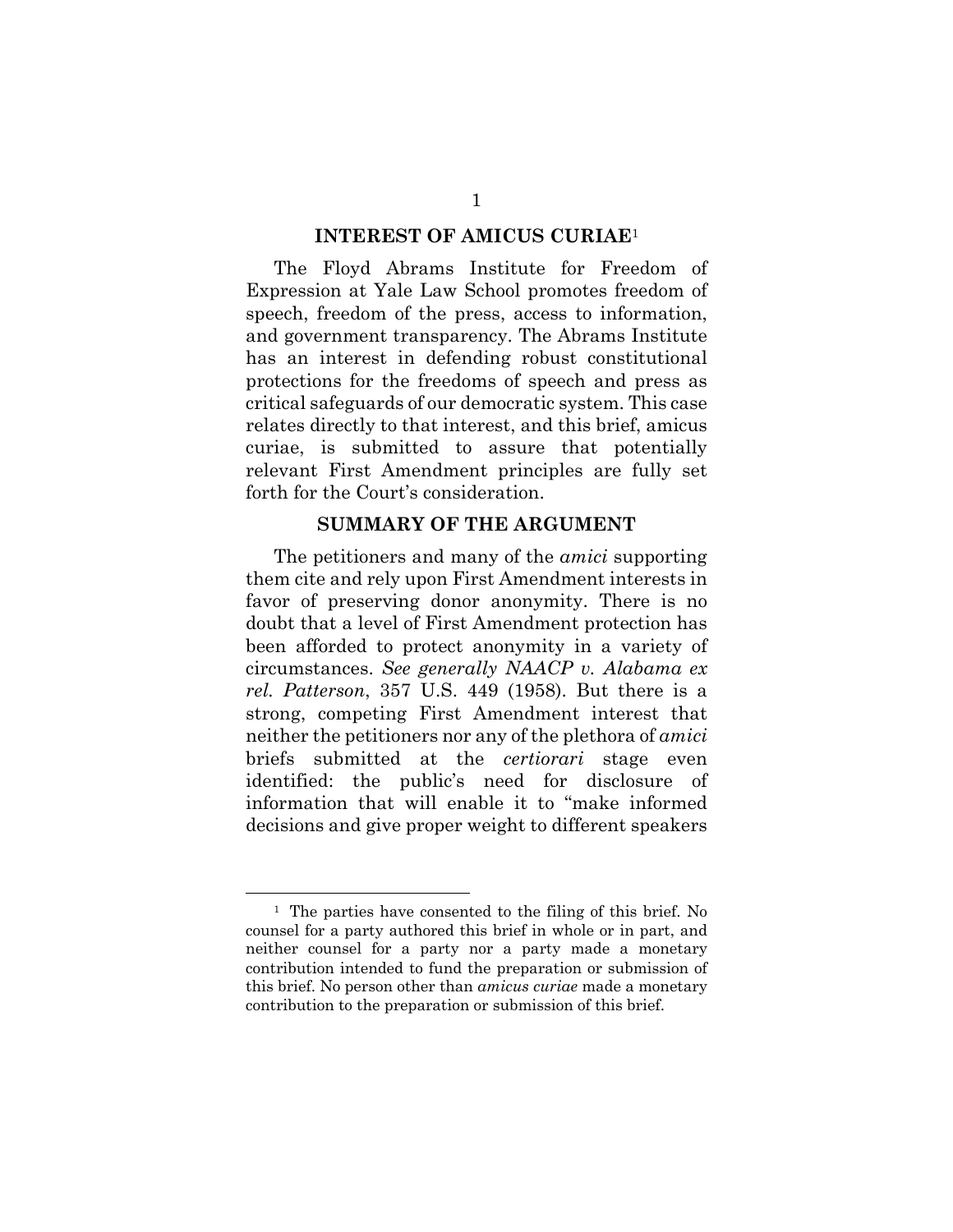and messages." *Citizens United v. Fed. Election Comm'n*, 558 U.S. 310, 371 (2010).

The Floyd Abrams Institute for Freedom of Expression at Yale Law School submits this brief to draw the Court's attention to that important First Amendment interest in more rather than less public disclosure. We take no position on the ultimate resolution of this case. We agree with petitioner Americans for Prosperity Foundation that exacting scrutiny should be applied in determining whether the California law at issue is held to be constitutional. But unlike that entity and its *amici* allies, we submit that the public interest in disclosure of large donors is sufficiently important to satisfy exacting scrutiny in cases in which their charitable organizations speak out about, and thereby seek to influence, public policy.

The Question Presented by Americans for Prosperity Foundation illustrates the significance of the issue. It distinguishes between the exacting scrutiny it claims should be applied in cases that arise "outside the election context" and ones within that context. *See* Ams. for Prosperity Found. Br. i. Petitioner Thomas More Law Center's first Question Presented draws an identical distinction. *See* Thomas More Law Ctr. Br. i. But that distinction has not been made by this Court, and it is one that we urge the Court not to make. While the petitioners may yet prevail under exacting scrutiny in this case, the impact on the public's First Amendment interest in accessing information about who is trying to influence the resolution of public discussion or debate regarding significant matters of public policy would be gravely impaired if this Court were to limit the applicability of decisions sustaining public access to donor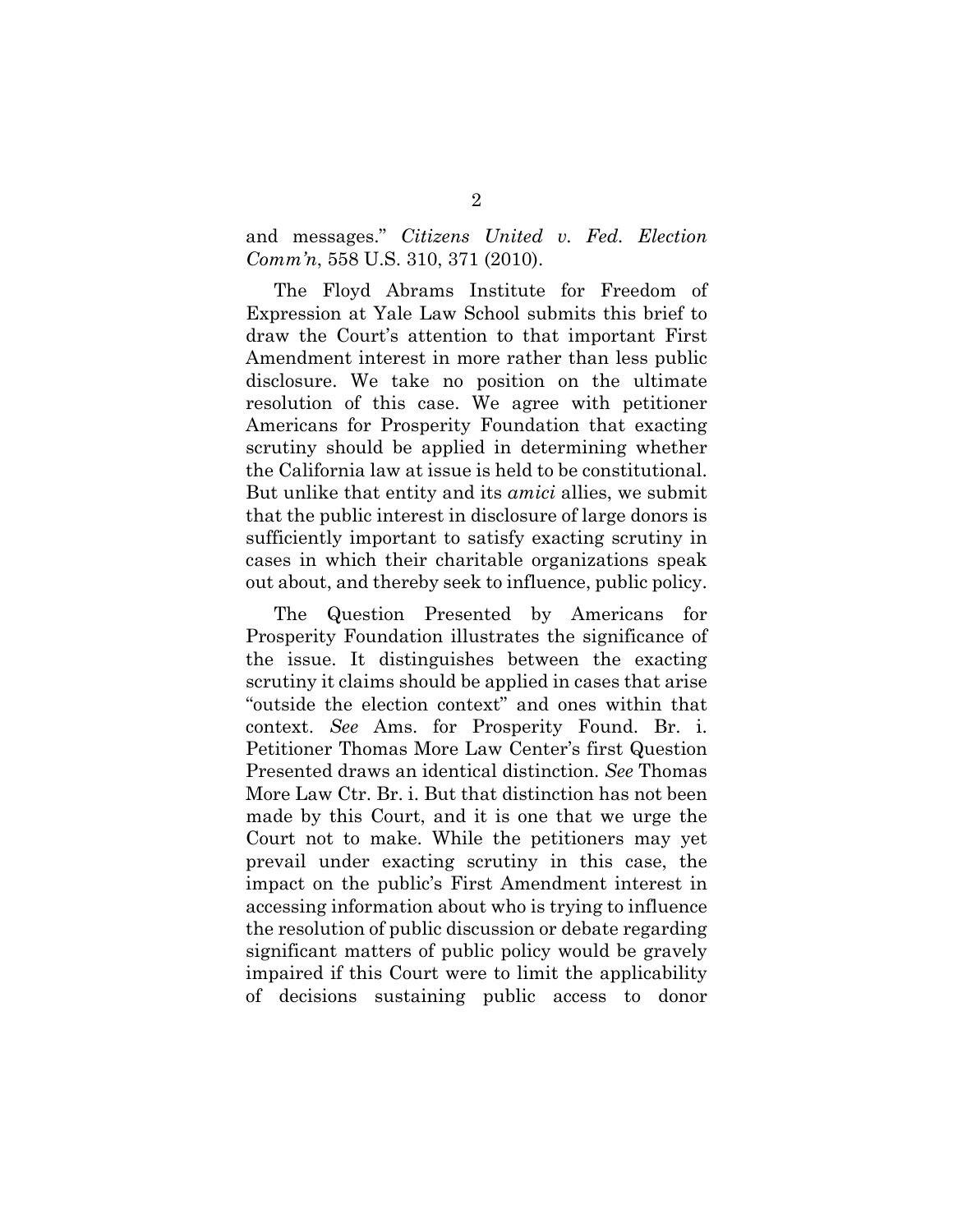information only to cases arising in the election context. In the non-election context as well, when public issues are discussed or debated, the public's First Amendment interest in disclosure is similarly strong and the application of exacting scrutiny should lead to the dissemination of more rather than less information about who is actually trying to persuade the public.

We begin with the caselaw that not only has repeatedly sustained donor disclosure requirements after engaging in exacting scrutiny but has done so based on the First Amendment interest of a betterinformed public, an interest that is not dependent on the pendency of an election. We then turn to examples of charitable entities engaging in advocacy that illustrate the public's need to know the donors trying to influence public debate, yet where that information would remain hidden if the petitioners' view of the law were applied.

#### **ARGUMENT**

**I. THE FIRST AMENDMENT IS VINDICATED BY THE IDENTIFICATION OF LARGE DONORS TO CHARITABLE ENTITIES THAT TAKE POSITIONS ON ISSUES OF PUBLIC IMPORTANCE**

This Court has long recognized the public's strong First Amendment interest in understanding who is donating to electoral groups, and that interest applies with equal force to public disclosure of donors to groups that advocate on issues of public policy. Knowing the identity of large donors to such organizations is necessary for the public to adequately gauge the organizations' advocacy and thereby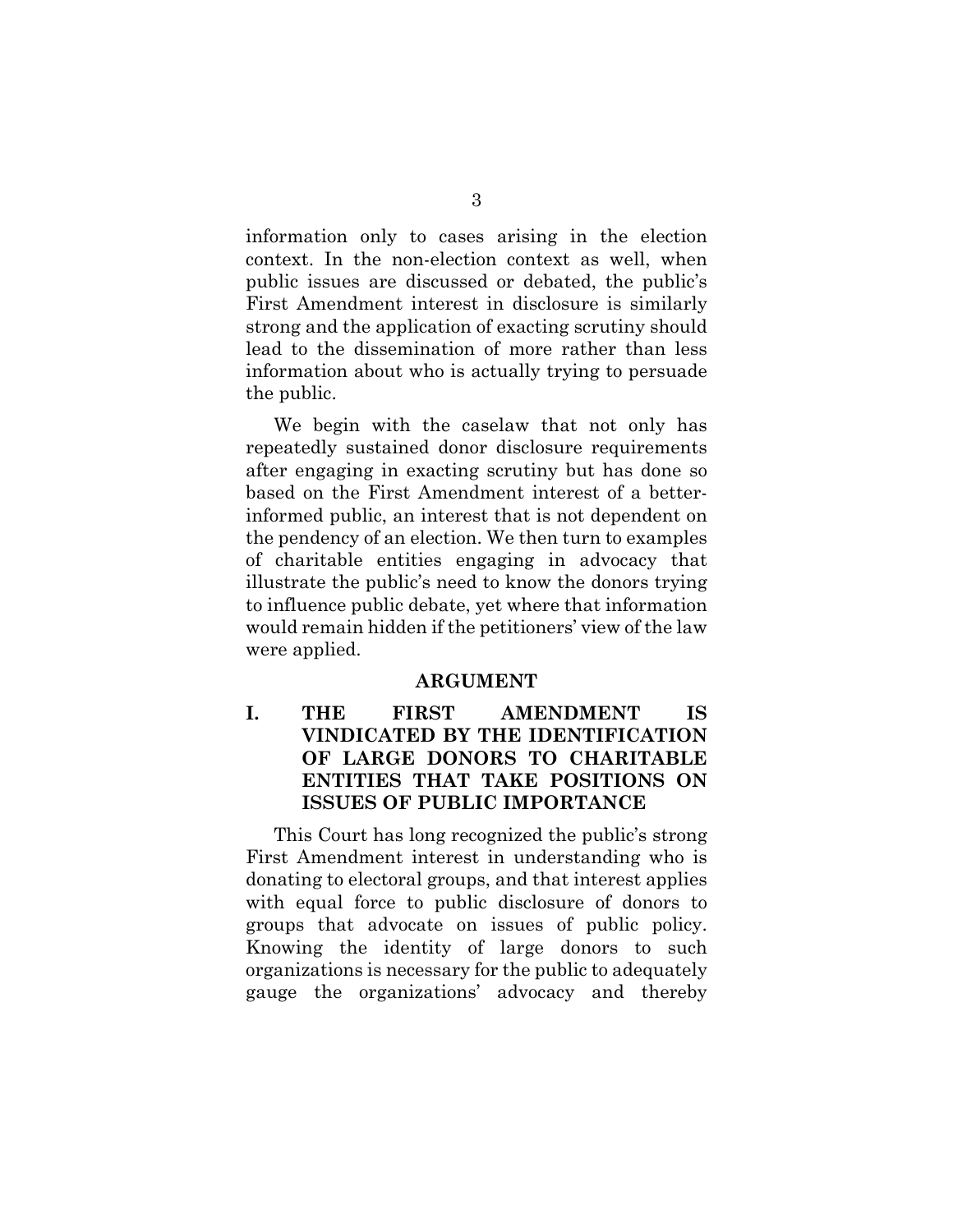participate, in an informed way, in public debate. This First Amendment interest in disclosure of major donors is sufficiently important to satisfy exacting scrutiny.

## **A. The public interest in donor disclosure identified in the election context is also important outside the election context**

The public has an important First Amendment interest in knowing the information necessary to "make informed decisions and give proper weight to different speakers and messages." *Citizens United v. Fed. Election Comm'n*, 558 U.S. 310, 371 (2010). As this Court's line of election cases has repeatedly explained, the public's interest in disclosure is rooted in the need to "provid[e] the electorate with information' and 'insure that the voters are fully informed' about the person or group who is speaking." *Id.* at 368 (quoting *McConnell v. Fed. Election Comm'n*, 540 U.S. 93, 196 (2003), then *Buckley v. Valeo*, 424 U.S. 1, 76 (1976)).

While the Court has often used elections cases to articulate the public's First Amendment interest in disclosure, it has never suggested that that interest is limited to speech about elections. In fact, it has said the opposite. *See id.* at 369 ("[W]e reject Citizens United's contention that the disclosure requirements must be limited to speech that is the functional equivalent of express advocacy."); *McConnell*, 540 U.S. at 194 (rejecting "the notion that the First Amendment requires Congress to treat so-called issue advocacy differently from express advocacy"). Indeed, the Court in *Citizens United* upheld a disclosure requirement as applied to "commercial advertisements," which mentioned a candidate's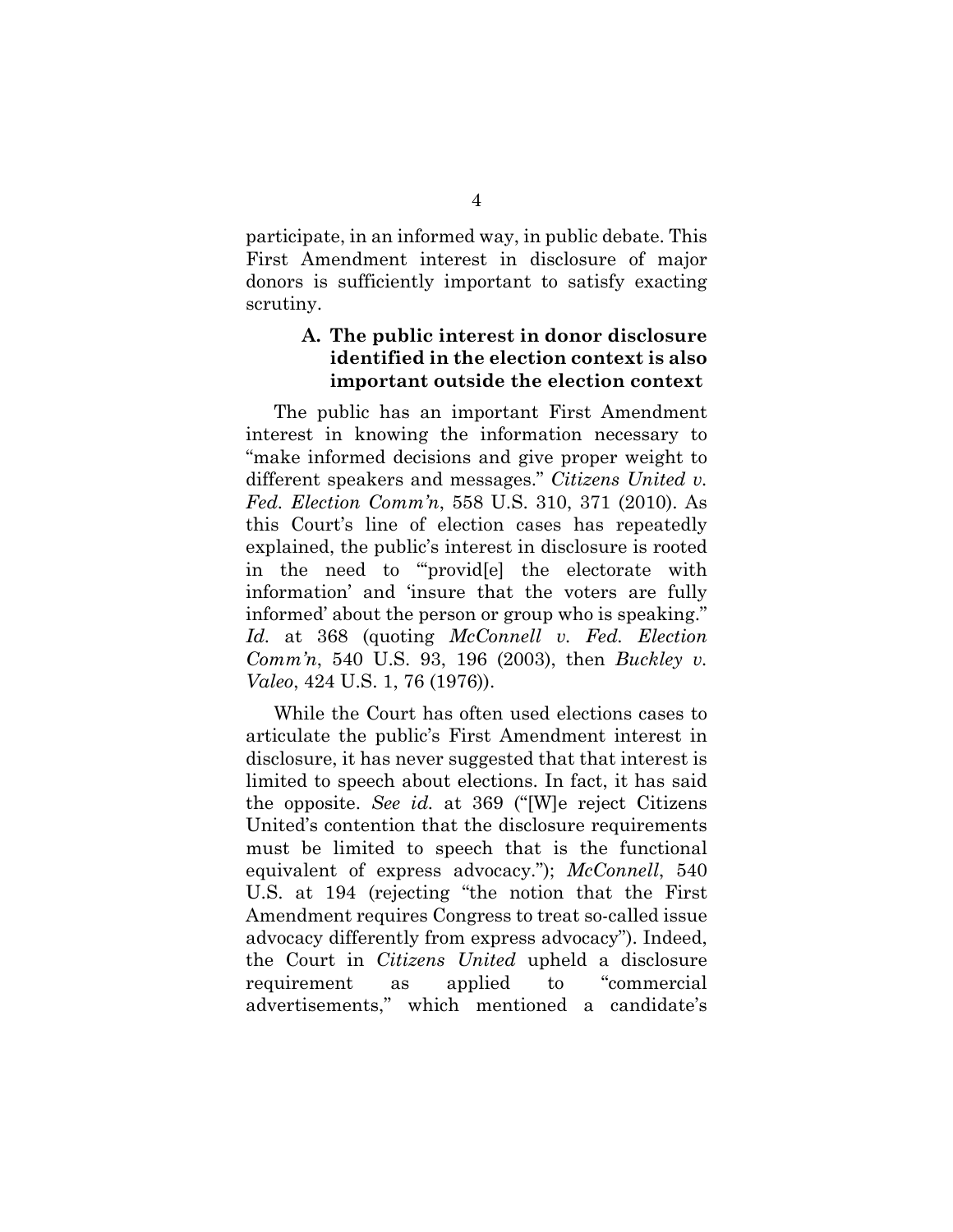name only in the context of advertising an upcoming documentary. *Citizens United*, 558 U.S. at 368. The Court explained that disclosing the speaker behind such communications enabled the public to "make informed choices in the political marketplace." *Id.* at 367 (quoting *McConnell*, 540 U.S. at 197).

The Court has also recognized the public's First Amendment interest in knowing the source of speech—an interest that petitioners do not address in cases that concern ballot initiatives rather than the election of candidates. For example, in *Buckley v. American Constitutional Law Foundation*, the Court recognized that a law requiring disclosure of all contributors to ballot initiatives "responds to [the] substantial state interest" of "disclosure as a control or check on domination of the initiative process by affluent special interest groups." 525 U.S. 182, 202-03 (1999); *see also Citizens Against Rent Control/Coalition for Fair Hous. v. City of Berkeley*, 454 U.S. 290, 298-99 (1981) (striking down a California law imposing a \$250 concerted contribution cap on ballot measures on the ground that existing law requiring disclosure of all contributors of more than \$50 rendered the marginal value of the contribution cap in advancing pro-disclosure interests "insubstantial"); *First Nat'l Bank of Bos. v. Bellotti*, 435 U.S. 765, 791-92, 792 n.32 (1978) (recognizing that the proper response to corporate speech on referenda was for the public to "consider, in making their judgment, the source and credibility of the advocate," which might "require[]" identification of the source of the speech).

As demonstrated by these authorities, these "First Amendment interests of individual citizens seeking to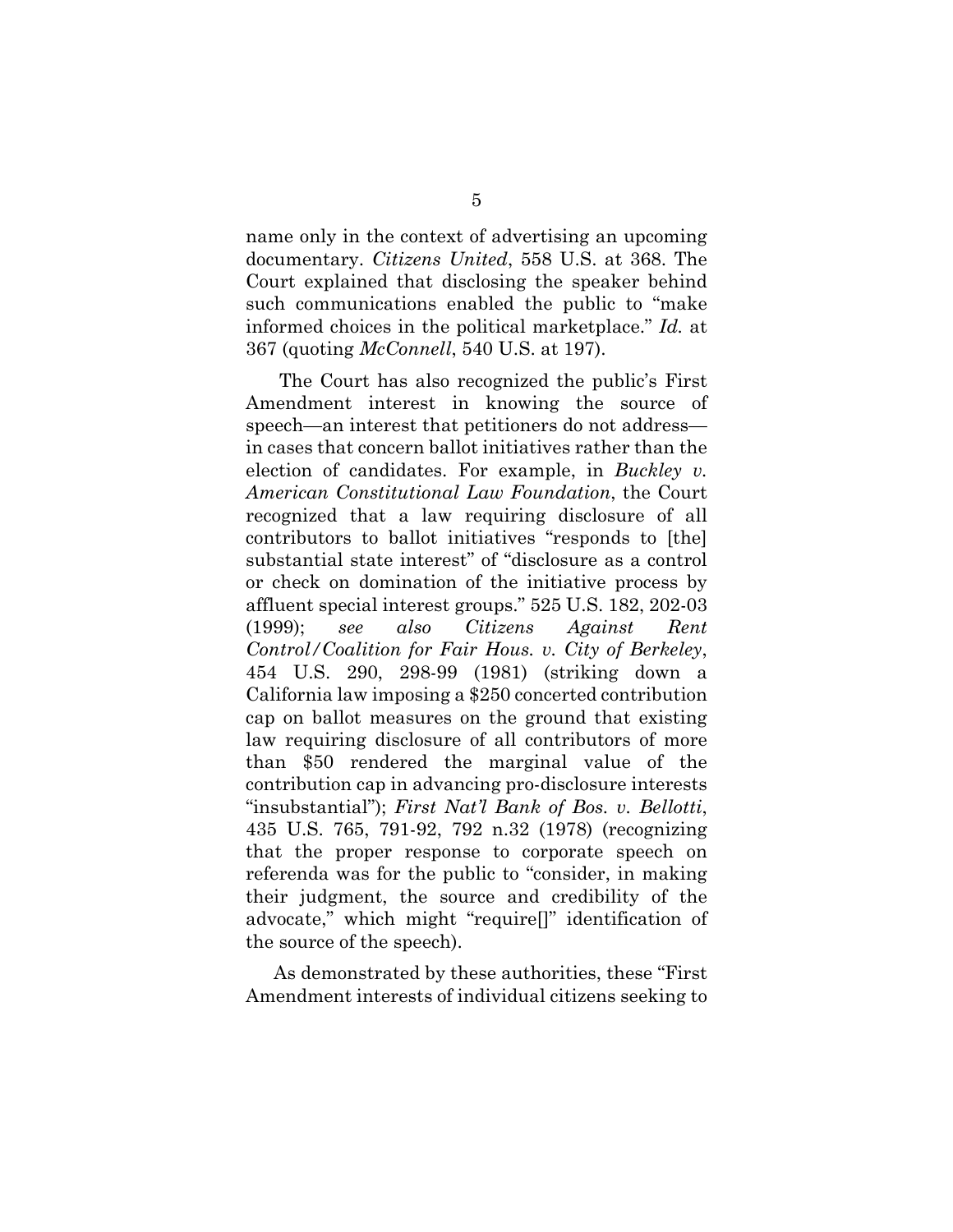make informed choices," *McConnell*, 540 U.S. at 197 (quoting *McConnell v. Fed. Election Comm'n*, 251 F. Supp. 2d 176, 237 (D.D.C. 2003)), apply with no less strength when citizens engage in democratic debate about questions of public policy than they do during an election campaign. Whether an election is at hand or not, "the people in our democracy are entrusted with the responsibility for judging and evaluating the relative merits of conflicting arguments," and therefore, "[i]dentification of the source of advertising may be required as a means of disclosure, so that the people will be able to evaluate the arguments to which they are being subjected." *First Nat'l Bank of Bos.*, 435 U.S. at 791, 792 n.32. Without disclosure, people are unable to discern whether a group's donors stand to personally benefit from the position it advocates or have personal knowledge or expertise in the subject. People are stymied in their efforts to gauge or respond to the group's speech. Without disclosure, they are left to weigh opposing statements without a scale.

Indeed, this Court's own rules reflect the significance of disclosure in appraising speech on matters of public importance. Supreme Court Rule 37.6 requires *amici* to disclose the identities of "every person other than the amicus curiae, its members, or its counsel" who made a "monetary contribution" intended to fund the preparation or submission of the brief. Sup. Ct. R. 37.6. This rule presupposes that disclosure of the identity of those who fund a brief may bear upon the Court's assessment of it and that, in particular, when party counsel are disclosed as contributors, they "should expect the Court to accord their *amicus* briefs a lesser degree of credibility." Stephen M. Shapiro et al., *Supreme Court Practice*  § 13.14 (11th ed. 2019).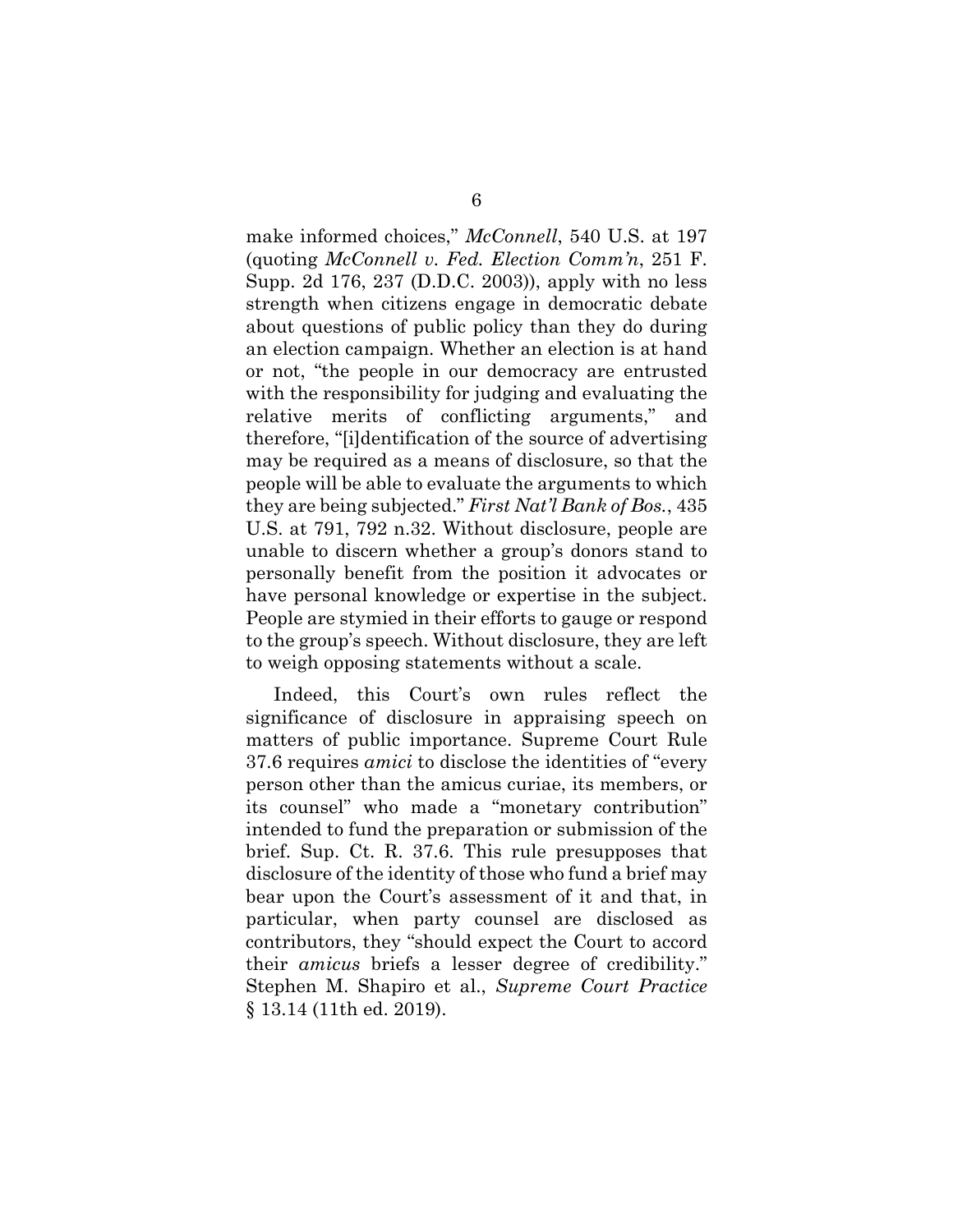The public's need for disclosure is a First Amendment interest. Disclosure of major donors to groups that seek to influence matters of public debate ensures the American people have the information they need "to inquire, to hear, to speak, and to use information to reach consensus," which is "a precondition to enlightened self-government." *Citizens United*, 558 U.S. at 339; *see also* Anthony Johnstone, *A Madisonian Case for Disclosure*, 19 Geo. Mason L. Rev. 413, 416 (2012) ("[D]isclosure emphasizes informed popular sovereignty as the most effective check on factions consistent with the First Amendment's republican purpose."). That is why public disclosure is "a reasonable and minimally restrictive method of furthering First Amendment values." *Buckley*, 424 U.S. at 82. As Justice Brandeis famously recognized, "[p]ublicity is justly commended as a remedy for social and industrial diseases. Sunlight is said to be the best of disinfectants." *Id.* at 67 (1976) (quoting Louis Brandeis, *Other People's Money* 62 (National Home Library Foundation ed. 1933)).

Disclosure also helps the public, whether in an election season or not, to avoid confusion or misattribution of a message to the incorrect speaker, and thus effectively understand or respond to the message. It deters attempts by independent groups to influence the "political marketplace" and the electoral process "while hiding behind dubious and misleading names." *Citizens United*, 558 U.S. at 367 (quoting *McConnell*, 540 U.S. at 197); *see also McConnell*, 540 U.S. at 197 (noting the deceptive nature of running advertisements on behalf of "'The Coalition– Americans Working for Real Change' (funded by business organizations opposed to organized labor),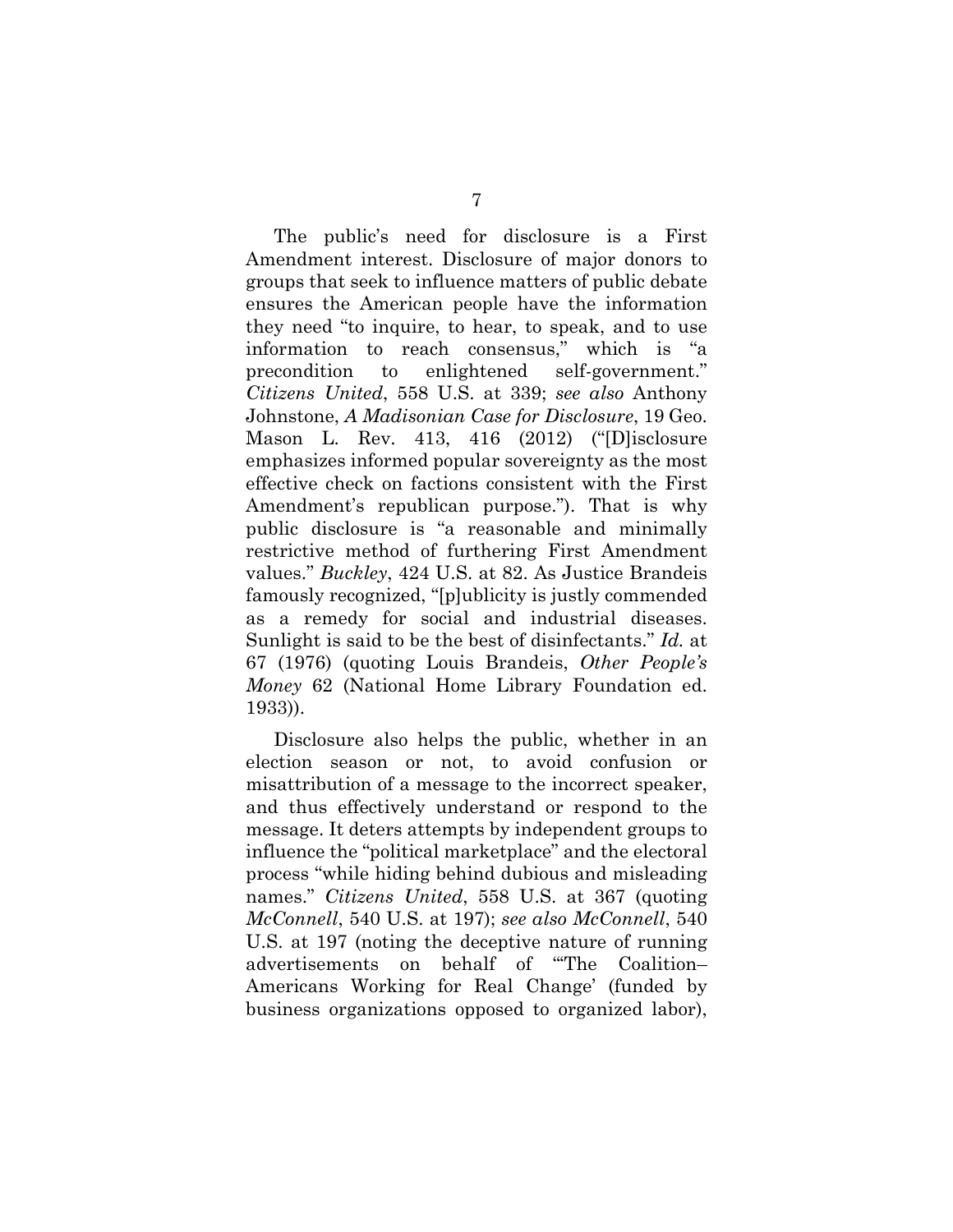'Citizens for Better Medicare' (funded by the pharmaceutical industry), [and] 'Republicans for Clean Air' (funded by brothers Charles and Sam Wyly)"). Knowledge of the funding sources behind messages helps the public become more informed, discerning consumers of the messaging, which promotes self-government and a properly functioning "political marketplace."

### **B. The exacting scrutiny described in the Court's election cases applies in the same way to non-election cases**

Just as the public's First Amendment interest in disclosure is no different inside the election context than outside it, the exacting scrutiny delineated in election cases should be applied in the same way in non-election cases. Contrary to the implication of the Question Presented—and claims made outright by petitioner Thomas More Law Center and some of the *amici*—this Court and several Courts of Appeals have already held that exacting scrutiny applies outside the context of elections.

The *Citizens United* Court explicitly rejected attempts to limit the disclosure requirements at issue there to only "the functional equivalent of express advocacy." *Citizens United*, 558 U.S. at 368-69. It observed that the Court has repeatedly upheld disclosure requirements in circumstances outside express electoral advocacy, even where other forms of speech-related regulation would be impermissible. *Id.* at 369. The Court's holding in *Citizens United* recalls its earlier application of exacting scrutiny to laws impacting ballot initiatives. *See Am. Constitutional Law Found.*, 525 U.S. at 204 (holding that Colorado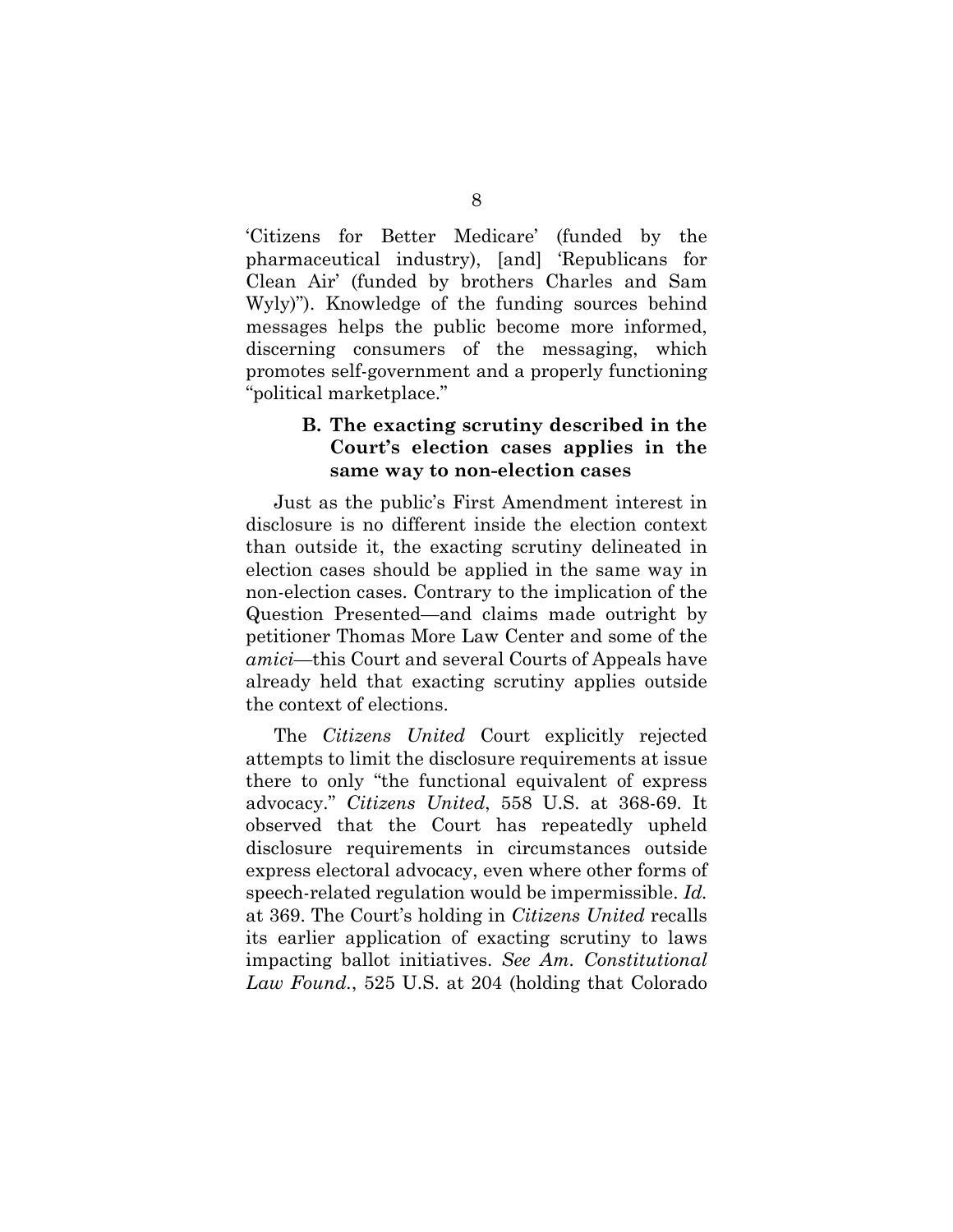law requiring disclosure of paid ballot initiative circulators "fail[s] exacting scrutiny").

These cases unequivocally refute petitioner Thomas More Law Center's argument that the use of exacting scrutiny is limited to "election-campaign regulations" because of the government's unique "interest in preventing electoral corruption." Thomas More Law Ctr. Br. 29. *American Constitutional Law Foundation* applied "exacting scrutiny" to a law requiring disclosure of certain information related to ballot initiatives immediately after holding that ballot initiatives do not present a risk of corruption. *See Am. Constitutional Law Found.*, 525 U.S. at 203 (holding that ballot initiatives do not involve the risk of "'*quid pro quo*' corruption present when money is paid to, or for, candidates"). The Court, in applying exacting scrutiny, observed the public's interest in knowing "the source and amount of money spent by proponents to get a measure on the ballot." *Id.* at 203-04.

The same decisions dispose of the suggestion by some *amici* that *no* non-electoral disclosure laws are constitutional.<sup>2</sup> The *amici*'s suggestion also founders

<sup>2</sup> In the brief submitted by Free Speech Coalition, *et al.* in support of granting *certiorari*, *amici* argue that any interest balancing test, up to and including strict scrutiny, cannot apply to disclosure requirements for nonprofit organizations. Free Speech Coal. Br. 7 ("States should not impose such disclosure requirements on any nonprofit organizations. Nor should courts evaluate such requirements through the use of any 'interest balancing test,' or any 'standard of review'—whether it be 'exacting scrutiny' or 'strict scrutiny.'"). *Amici*, in the brief submitted by the Institute for Free Speech supporting *certiorari*, argue that there is only "one limited exception" to the Court's general practice of "repeatedly striking down donor disclosure regimes," which is "in the context of money given and spent on political campaign advocacy." Inst. for Free Speech Br. 1.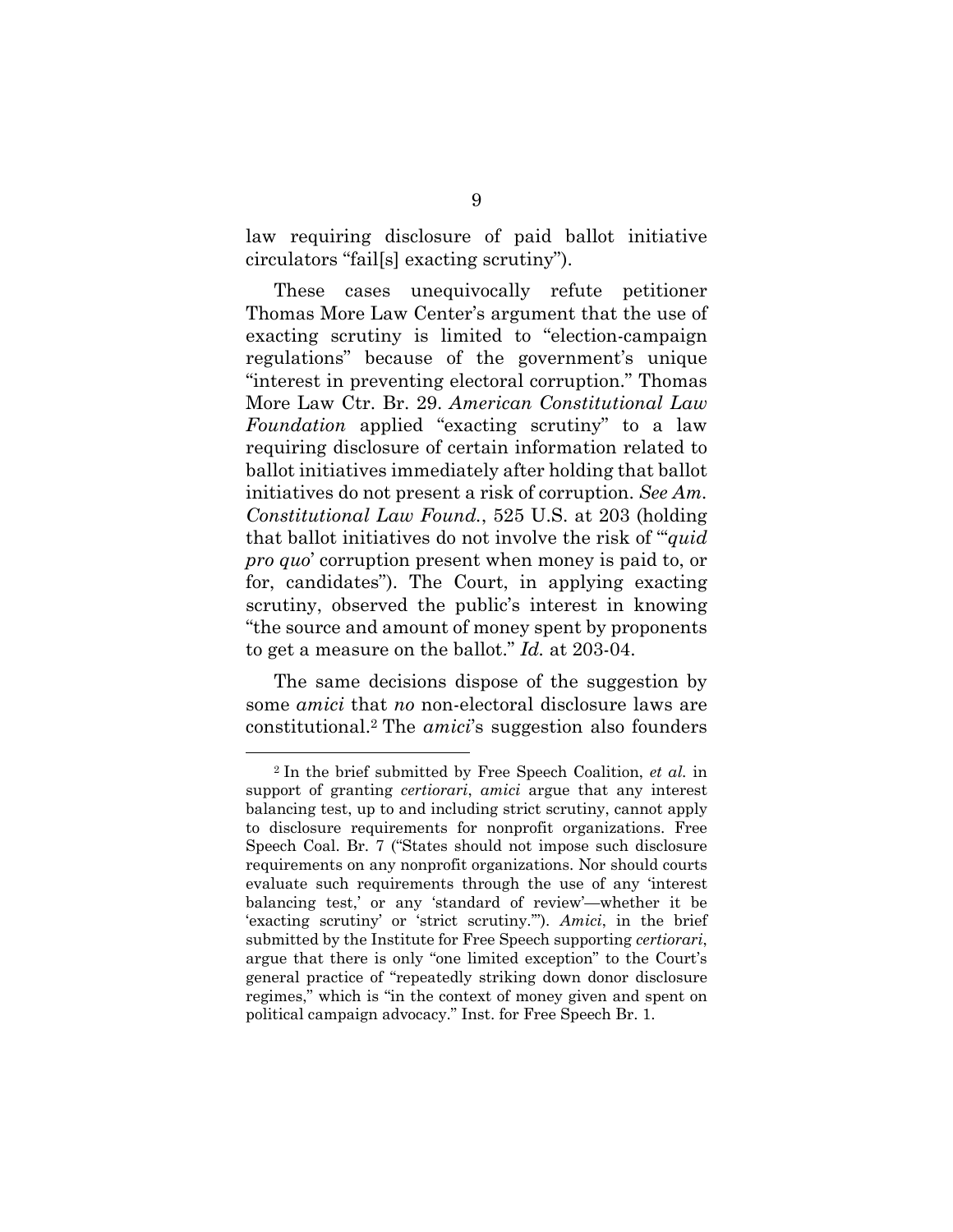on the shoals of long-settled precedent upholding disclosure requirements outside the election context. *See United States v. Harriss*, 347 U.S. 612, 625 (1954) (upholding disclosure requirements related to lobbying expenditures).

Several circuit courts have followed this Court's lead and applied the exacting scrutiny standard outside the election context. The D.C. Circuit upheld a statute requiring registered lobbyists to disclose any donor organizations that met a monetary contribution statutory threshold, concluding that the disclosure requirement survived the same level of scrutiny applied "in *Davis* [*v. Fed. Elec. Comm'n*, 554 U.S. 724 (2008)], *McConnell*, and *Buckley* [*v. Valeo*]." *Nat'l Ass'n of Mfrs. v. Taylor*, 582 F.3d 1, 20 (D.C. Cir. 2009). The Tenth Circuit applied exacting scrutiny in upholding the constitutionality of Colorado's Fair Campaign Practice Act, which imposed disclosure requirements on, among other things, some forms of "genuine issue advocacy" unconnected to a political campaign or advocacy for a particular candidate. *Independence Inst. v. Williams*, 812 F.3d 787, 792 (10th Cir. 2016). Similarly, the Seventh Circuit concluded that *Citizens United* "made clear that the wooden distinction between express advocacy and issue discussion does not apply in the disclosure context" and upheld, under exacting scrutiny, a disclosure requirement applied to independent issue advocacy groups. *Ctr. for Individual Freedom v. Madigan*, 697 F.3d 464, 484 (7th Cir. 2012). The First Circuit has reached a similar conclusion. *See Nat'l Org. for Marriage v. McKee*, 649 F.3d 34 (1st Cir. 2011) (applying exacting scrutiny to uphold Maine's disclosure requirements that reached issue discussion as opposed to express advocacy).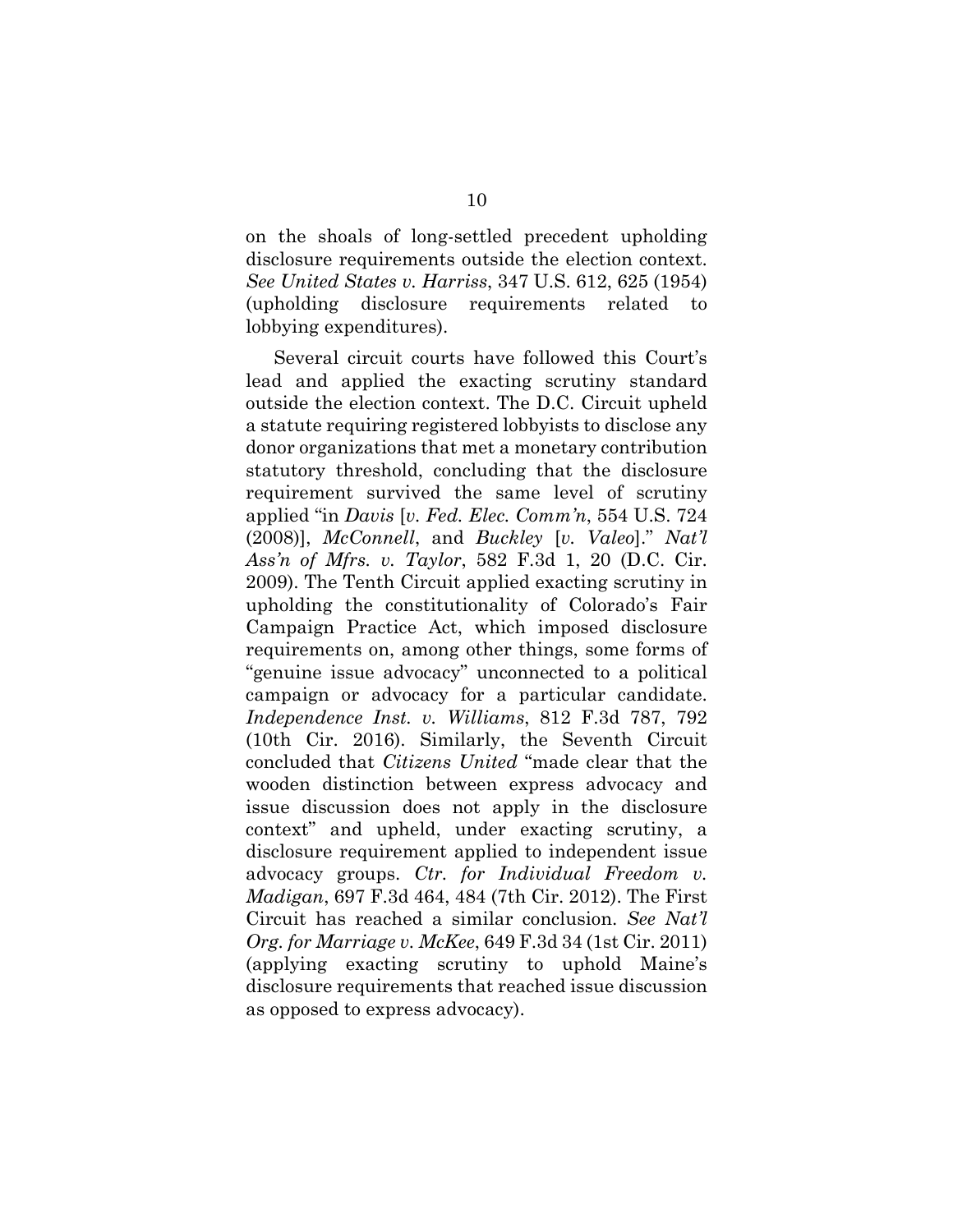Of course, exacting scrutiny does not always require disclosure, for private persons may be able to point to legitimate harms arising from disclosure in a particular case. Outside the election context, just as within it, a showing of "a reasonable probability that the compelled disclosure of . . . contributors' names will subject them to threats, harassment, or reprisals from either Government officials or private parties" may chill association to a degree sufficient to justify exceptions to disclosure. *Buckley*, 424 U.S. at 74; *see NAACP v. Alabama ex rel. Patterson*, 357 U.S. 449, 462 (1958) (invalidating order to disclose NAACP's membership lists to Alabama based on "an uncontroverted showing that on past occasions revelation of the identity of its rank-and-file members has exposed these members to economic reprisal, loss of employment, threat of physical coercion, and other manifestations of public hostility"). But these effects on association must be "serious" and may not be "speculative." *Buckley*, 424 U.S. at 70. Public disclosure must be the baseline expectation. *See id.* at 72 (concluding that the "the substantial public interest in disclosure . . . outweighs the harm generally alleged"). As Justice Scalia wrote, "Requiring people to stand up in public for their political acts fosters civic courage, without which democracy is doomed." *John Doe No. 1 v. Reed*, 561 U.S. 186, 228 (2010) (Scalia, J., concurring) (a society that "campaigns anonymously . . . does not resemble the Home of the Brave").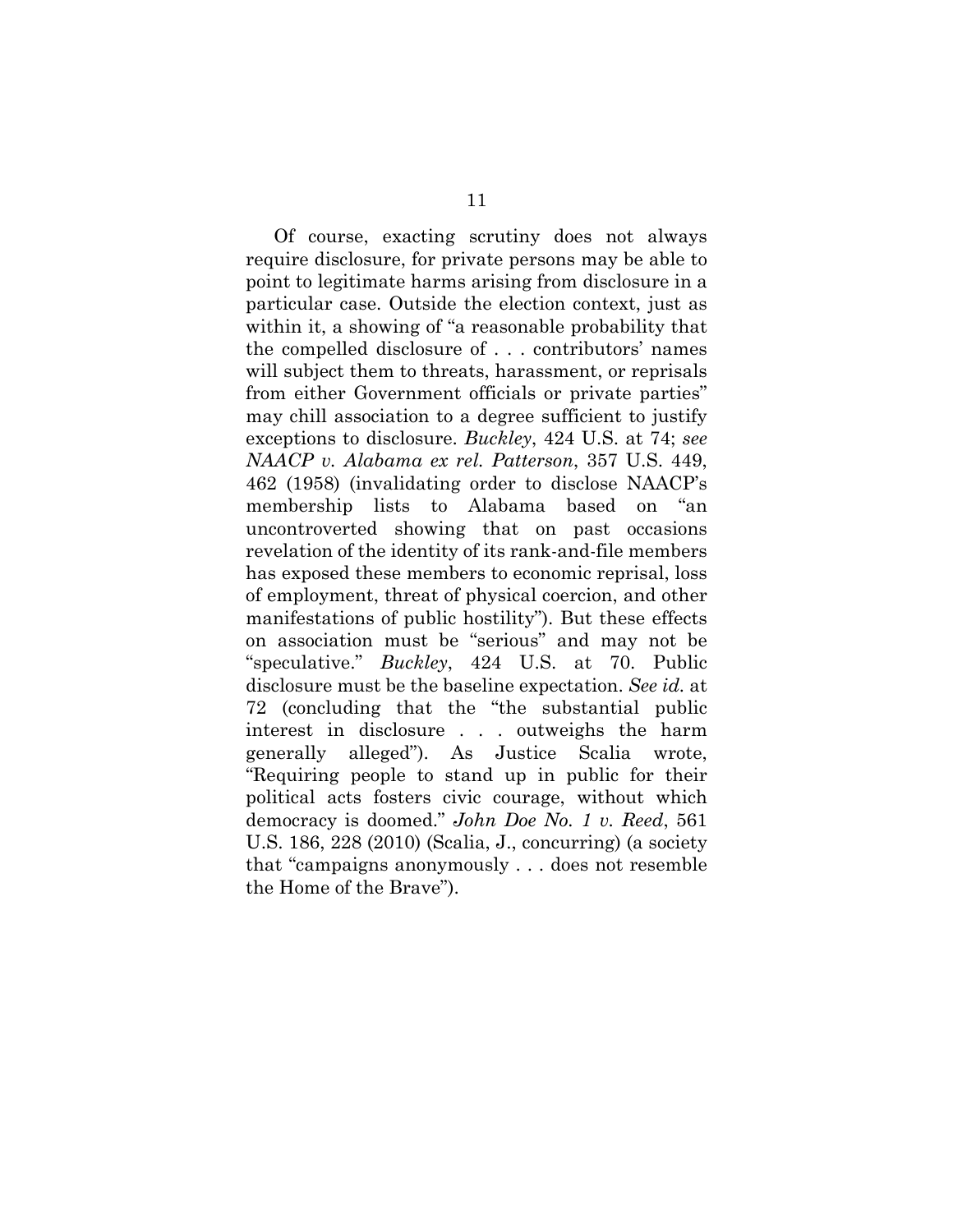## **C. Examples of nonprofits' activities demonstrate the public's compelling need for disclosure**

The public's First Amendment interest in disclosure is illustrated by recent examples of advocacy funded by anonymous donations. With the donors' identities hidden, the public is left in the dark as to whether the donors are merely advocating a position that benefits them financially or politically, or whether they have any specialized knowledge or expertise that should affect the weight given to their views. This lack of disclosure inhibits the public's ability to "make informed choices in the political marketplace," *McConnell*, 540 U.S. at 197, and to participate in debate on issues of national importance. In this section, we provide four illustrative examples of non-electoral speech in which disclosure of the individuals or entities behind the speech is essential for the public to evaluate their claims or participate in the debate.

*First*, in the days before the 2020 general election, social media users in several states encountered a \$400,000 advertising campaign warning them against the supposed danger of an executive order by then-President Donald Trump aimed at lowering prescription drug costs. Brian Schwartz, *Dark Money Health-Care Group Runs Ad Blitz Against Trump Heading into Election Day*, CNBC (Nov. 3, 2020), https://www.cnbc.com/2020/11/03/dark-money-groupruns-ad-blitz-against-trump-week-before-

election.html. The voiceover for one of the video advertisements stated, "America needs a cure for Covid-19 now and innovative biopharmaceutical companies are rising to the challenge. So why is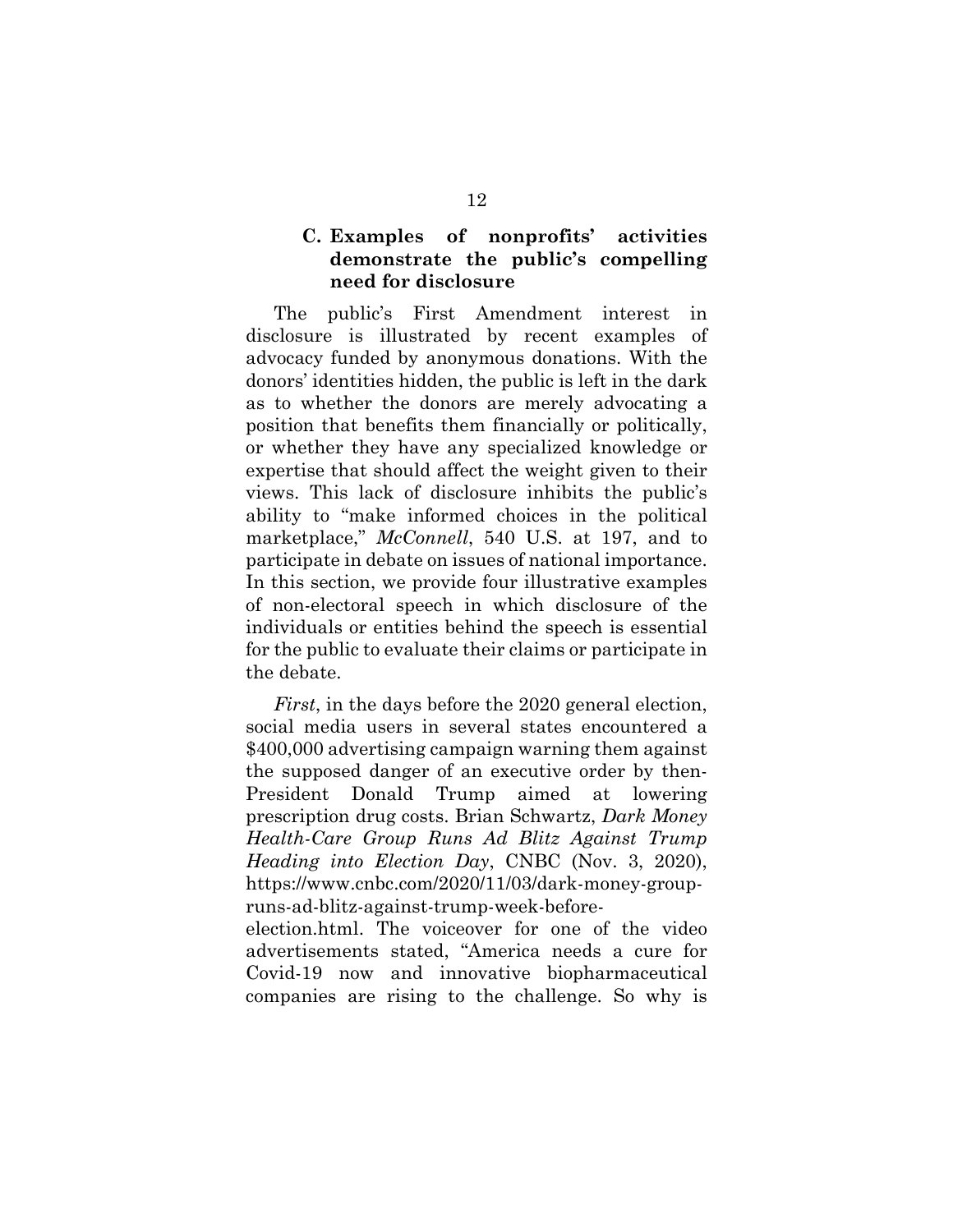President Trump risking American lives with dangerous executive orders?" *Id.* The proper weight given to these claims—and the proper response by other speakers—necessarily depended on who was speaking through the ads. The public's understanding of the message would be markedly different if it turned out the ads were paid for by a group of emergency room doctors, or an association of insurance companies, or a single Democratic activist. But the group responsible for the campaign, A Healthy Future, did not disclose its donors. Matt Corley, *CREW Complaints Target Network Responsible for at Least \$36 Million in Dark Money*, Citizens for Resp. and Ethics in Wash. (Nov. 20, 2020), https://www.citizensforethics.org/reports-

investigations/crew-investigations/crew-complaintstarget-36-million-dark-money/ (reporting A Healthy Future is wholly owned by A Public Voice, a 501(c)(4) nonprofit). As is often the case, the group's name gave no indication of the people behind it. *See Citizens Against Rent Control*, 454 U.S. at 298 ("[W]hen individuals or corporations speak through committees, they often adopt seductive names that may tend to conceal the true identity of the source."). The people ultimately speaking through the ad campaign remained unknown to the public, limiting the ability of the public to gauge the campaign's claims and of anyone else to counter with speech that could bolster or undermine the speaker(s') credibility.

*Second*, another group, North Fund, has inserted itself into numerous local policy debates without revealing who was behind its advocacy or what their interests may have been, leaving the public unable to "give proper weight" to its speakers or messages. In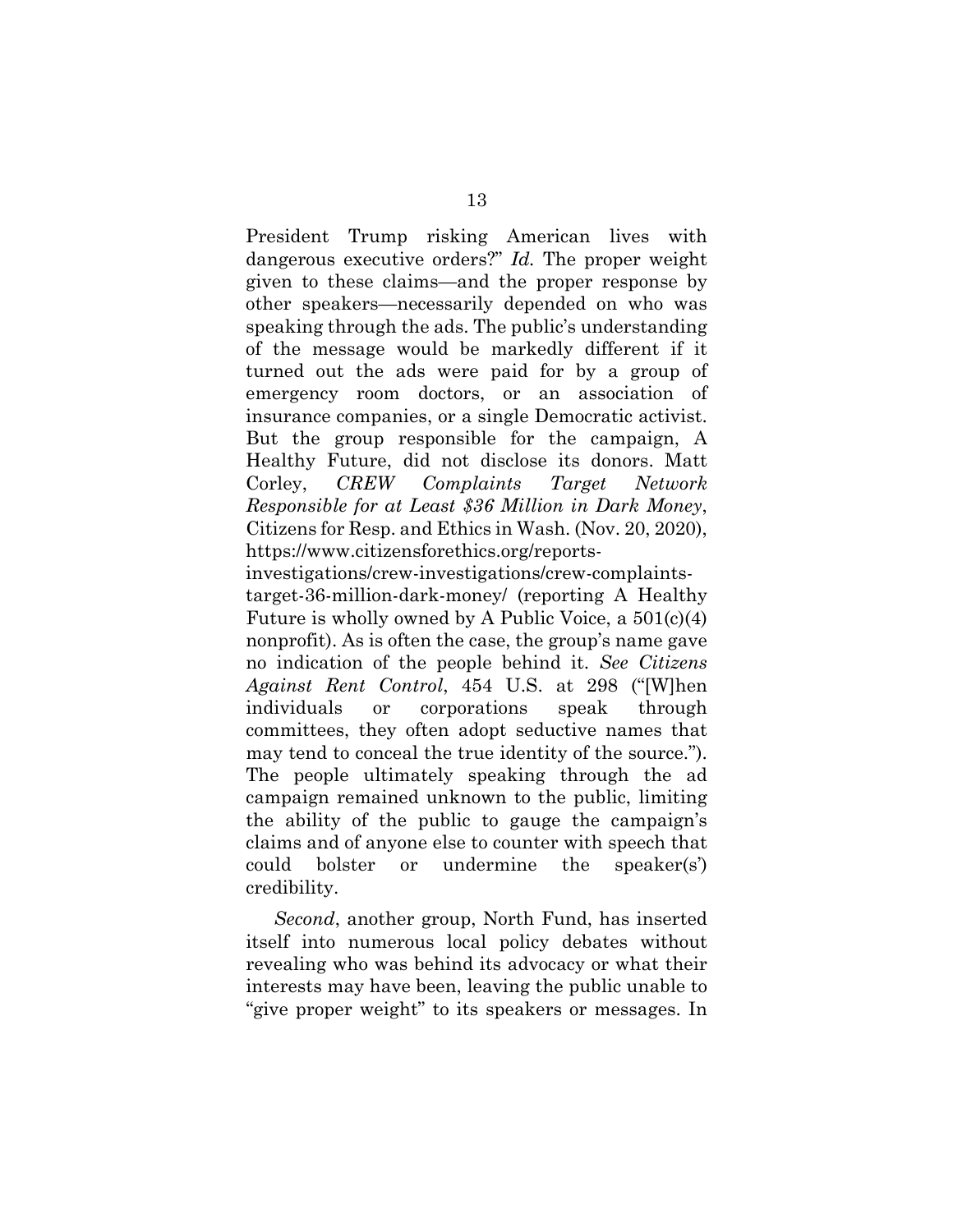Montana, North Fund spent at least \$4.6 million advocating for marijuana legalization—about 70 percent of the total expenditures in support of the effort. Addie Slanger, *Progressive-Leaning D.C. Nonprofit Spends Nearly \$5 Million for Marijuana Legalization*, Bozeman Daily Chronicle (Oct. 26, 2020), https://www.bozemandailychronicle.com/news/ politics/progressive-leaning-d-c-nonprofit-spendsnearly-5-million-for-marijuana-legalization/article\_ 90fded5b-1e86-5ea8-a98e-3e6949430993.html. In Missouri, it gave \$1.5 million to a committee pushing for a state constitutional amendment expanding Medicaid, eclipsing the anti-expansion committee's total fundraising of \$88,000. Matthew Kelly, *Dark Money Accounts for Roughly a Quarter of Pro-Medicaid Expansion Committee's Funds*, Kan. City Star (July 13, 2020), https://www.kansascity.com/ news/politics-government/article244192572.html.

And in Washington, D.C., the group promised to spend more than a million dollars on ads pushing for D.C. statehood and aired in states with early presidential primaries. Rachel Kurzius, *This New Campaign Plans to Spend 'Seven Figures' Pushing for D.C. Statehood. But It Won't Disclose Its Funders*, DCist (May 23, 2019), https://dcist.com/story/19/05/ 23/this-new-campaign-plans-to-spend-seven-figurespushing-for-d-c-statehood-but-it-wont-disclose-its-

funders/. In none of those instances did the public know who was behind the speech or what their interests may be. Nor could they reasonably infer the source(s') identities or general motivations from the potpourri of causes North Fund supports.

*Third*, on January 6, 2021, supporters of President Trump gathered at the Ellipse outside the White House for a rally called "March to Save America" that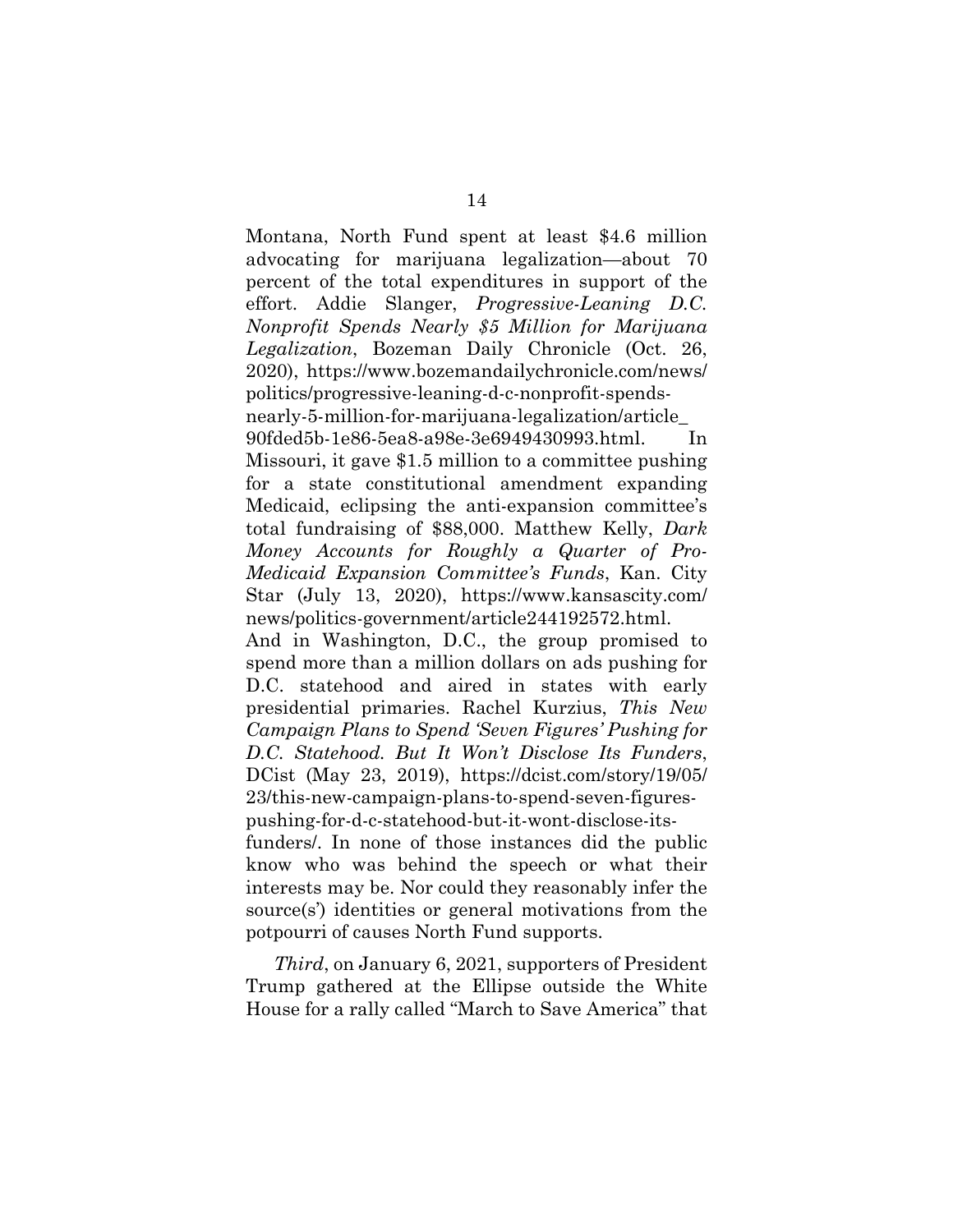was organized by the  $501(c)(4)$  group Women for America First. Brian Schwartz, *Pro-Trump Dark Money Groups Organized the Rally that Led to Deadly Capitol Hill Riot*, CNBC (Jan. 9, 2021), https://www.cnbc.com/2021/01/09/pro-trump-darkmoney-groups-organized-the-rally-that-led-to-deadlycapitol-hill-riot.html. While reporters later identified some of the primary funders of the rally, *see* Shalini Ramachandran et al., *Jan. 6 Rally Funded by Top Trump Donor, Helped by Alex Jones, Organizers Say*, Wall St. J. (Feb. 1, 2021), https://www.wsj.com/ articles/jan-6-rally-funded-by-top-trump-donorhelped-by-alex-jones-organizers-say-11612012063, other funders and the individuals behind Women for America First remain unknown to the public.

*Fourth*, the philanthropy of Cordelia Scaife May is yet another example of how donor disclosure is in the public interest. May almost single-handedly funded the development of modern conservative immigration policies, all while keeping her involvement private. Nicholas Kulish & Mike McIntire, *Why an Heiress Spent Her Fortune Trying to Keep Immigrants Out*, N.Y. Times (Aug. 14, 2019), https://www.nytimes.com/ 2019/08/14/us/anti-immigration-cordelia-scaife-

may.html. Several of May's papers were recently made public posthumously, revealing for the first time that "she bankrolled the founding and operation of the nation's three largest restrictionist groups—the Federation for American Immigration Reform, NumbersUSA and the Center for Immigration Studies—as well as dozens of smaller ones." *Id.* In 1996, May founded the Colcom Foundation, which continues to fund a range of  $501(c)(3)$  and (4) groups advancing conservative immigration policies, almost two decades after her death. *Id.* The public, reviewing